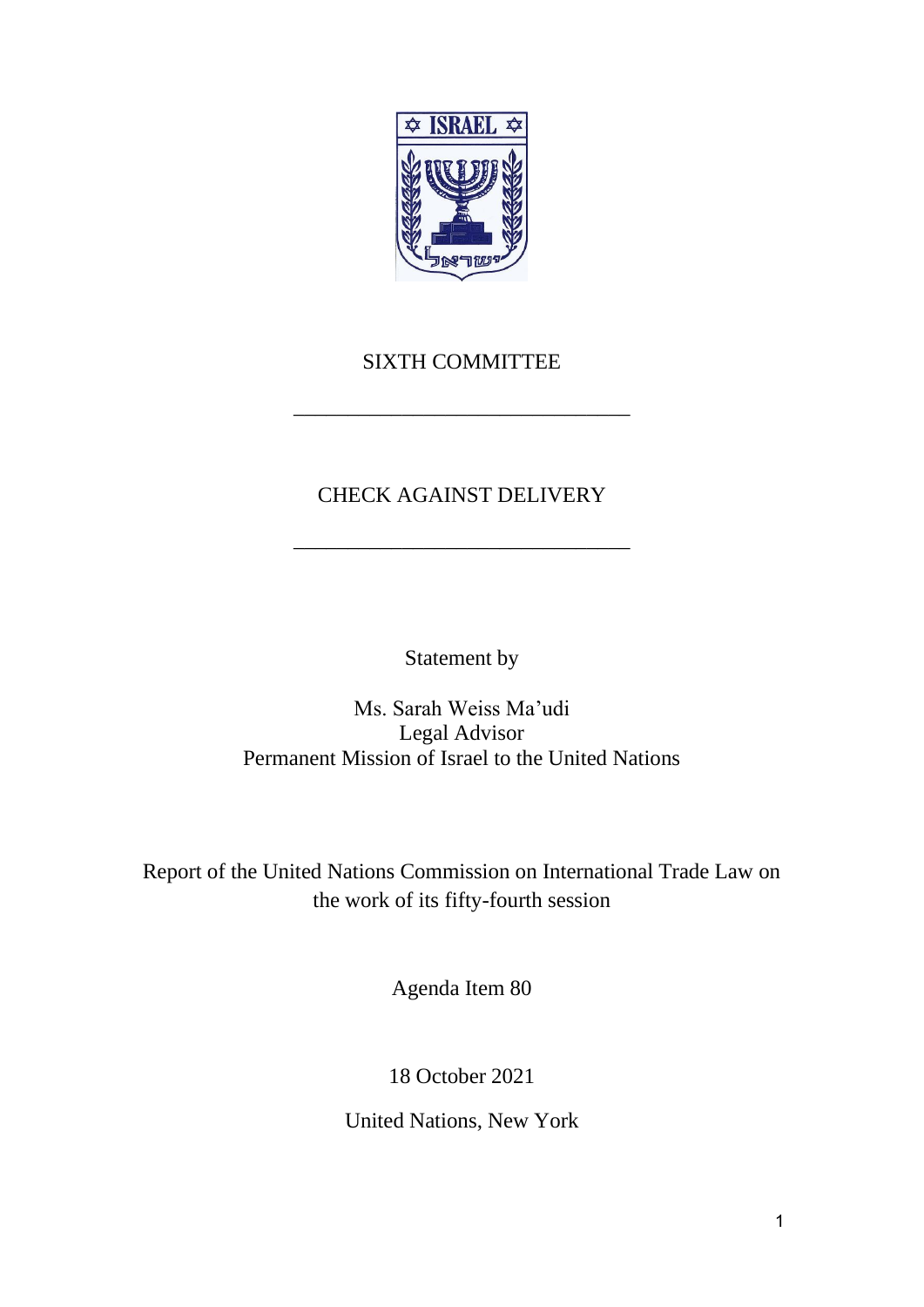### **2Sixth Committee**

### **Report of the United Nations Commission on International Trade Law (UNCITRAL)**

#### **Israel comment**

Madame Chairperson,

Israel expresses its gratitude and appreciation for the great efforts made by the UNCITRAL Secretariat in continuing to adapt to the challenges posed by the COVID-19 pandemic. These efforts were evident in the organization and facilitation of hybrid meetings held throughout the year. Even though the circumstances were not ideal, the Commission -- with the invaluable assistance of the Secretariat -- managed to make significant progress in various projects.

Israel congratulates the Commission and the UNCITRAL Secretariat for the excellent work done throughout the past year. This includes the adoption of the legislative recommendations on a simplified insolvency regime for micro and small enterprises, following the impressive work of Working Group Five (V) over the past years. We support the ongoing work on this initiative, including the revisions to the draft commentary. We would also like to thank everyone involved in the adoption of the UNCITRAL mediation rules; the notes on mediation; and the expedited arbitration rules. These projects required years of work, and their successful completion would not have been possible without the constant support of the Secretariat and our colleagues – the member States and observers of UNCITRAL.

Madam Chairperson,

We would also like to highlight the Israeli- and Japanese- proposal for international dispute resolution in the realm of technology-related disputes. Since 2019, Israel has worked with other delegations, the Secretariat, and experts on this important project. The aim is to lay the groundwork for creating a legal framework to address the specific needs of technology-related industries. This framework could potentially include: provisions addressing the need for more detailed confidentiality standards; improved case management; and the need for expert input and shorter timeframes in order to support the timely resolution of disputes where appropriate.

We particularly welcome the decision by the Commission to hold a Colloquium in the spring of 2022, which will include a focus on technology-related disputes. Our hope is